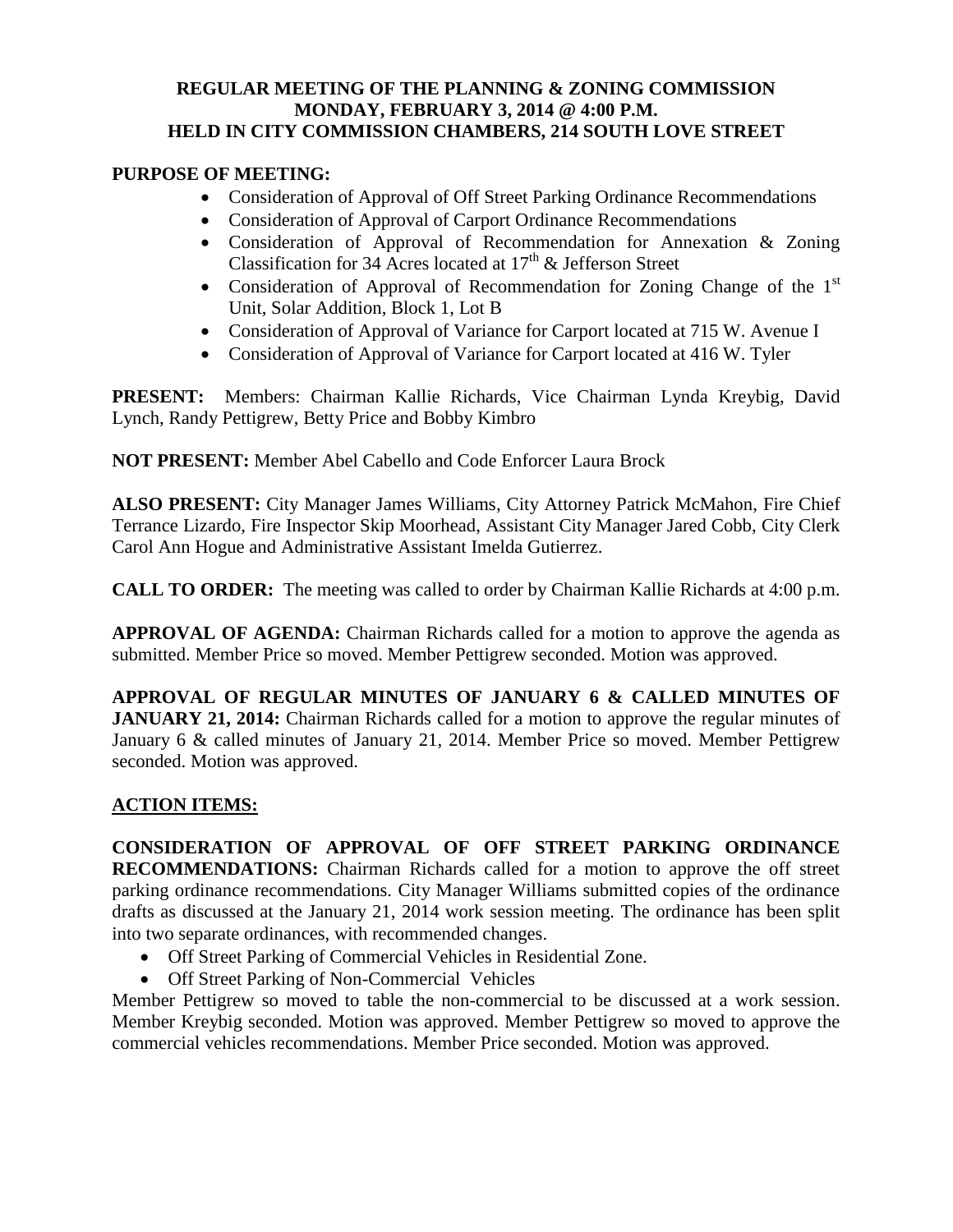**CONSIDERATION OF APPROVAL OF CARPORT ORDINANCE RECOMMENDATIONS:** Chairman Richards called for a motion to approve the carport ordinance recommendations. City Manager Williams explained the three different carport ordinances. The City has amended:

- 17.20.040 Front Yard Requirements. A carport no larger than seven hundred twenty (720) square feet may be added and attached to the structure, but only if it meets the following:
- $\bullet$  17.20.070 Intensity of Use Every lot shall have an area of not less than seven thousand square feet per family; except that, if a lot has less area than required in this chapter and was a lot of record prior to February 12, 1971, the effective date of the ordinance codified in this section, such lot may be used for one single-family dwelling, provided that all other district regulations are observed.
- 17.22.150 Carports Regulations of Chapter 17.24 shall apply.
- $\bullet$  17.24.050 Yard Regulations A. Yard size regulations shall be the same as in the "A" single-family dwelling district.
	- o B. Carport regulations shall be the same as in the "A" single-family dwelling district, except:
		- i. Carports are not required to be attached to a permanent building; and
		- ii. Carports are not required to match or conform to the permanent building in materials, character, and design.
		- o C. All interior courts shall have a width equal to at least the height of the highest part of the building forming the court.

Member Pettigrew so moved. Member Price seconded. Motion was approved.

**CONSIDERATION OF APPROVAL OF RECOMMENDATION FOR ANNEXATION & ZONING CLASSIFICATION FOR 34 ACRES LOCATED AT 17TH & JEFFERSON STREET:** Chairman Richards called for a motion to approve the recommendation for annexation & zoning classification for 34 acres located at  $17<sup>th</sup>$  & Jefferson Street. Khalid Farooq addressed the members requesting annexation and zoning classification of 34 acres. The proposed Annex 1 to be Zone B – Multi-family Dwelling and Annex 2 to be Zone C – Commercial. City Manager Williams mentioned that the City would send out a letter to the other property owners to request annexation of their land. City Attorney McMahon asked to modify the petition for annexation letter which states: And Petitioner states in support of such Petition, pursuant to Section 3-7-17.1 of the New Mexico State Statutes Annotated (1978) is for over 200,000 populations and which needs to be amended to 3-7-17of the New Mexico State Statutes. Gene Samberson addressed the members stating he owned property on Jefferson  $\& 9<sup>th</sup>$  Street and is not opposed to the annexation as such but has some concerns about trash. The property is covered with trash and it is frustrating. Mr. Farooq and Mr. Samberson agreed to put up a six foot chain-link fence along the East boundary. Also, there has been motorized bikes (ATV's) riding in that area. Mr. Samberson's other concern is liability and fire hazards. Member Pettigrew abstained if approved. Member Kimbro abstained. Member Lynch so moved to approve the annexation as submitted and to recommend to Commissioners that they proceed with the annexing of all four properties: Chevron, Adair, Energy Research and Solórzano. Member Price seconded. Motion was approved.